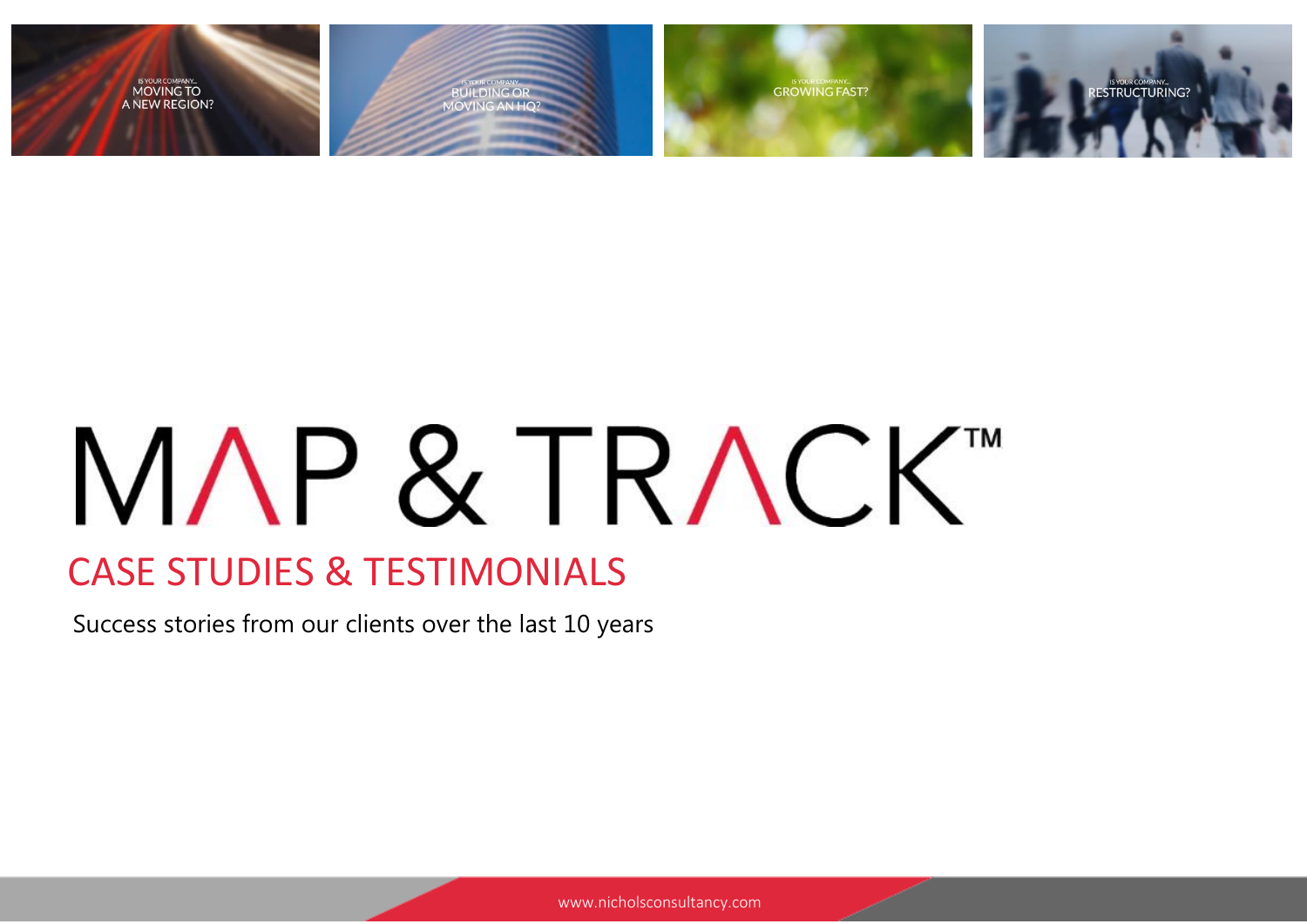## MAP & TRACKTM

An industry changing, talent mapping acquisition and tracking service creating pools of world class talent to meet your people supply and succession planning needs.

**"Nichols are exceptional innovative thinkers, developing programmes like MAP &TRACK™ that put their company in a league of their own as a search firm."**

HR Director Europe, Middle East & Africa

#### **Purpose**

Establish an external talent pool of high potential talent that is available to fill the inevitable gaps in your middle to senior level management succession plans.

Identify and benchmark high potential "world class" talent across broad geographic boundaries.

Attract and retain those candidates that are successful in their careers and not seeking an immediate role, but are interested in strategically managing their careers.

#### **Process**

Conduct mapping and benchmarking campaigns to source high potential executives, in any industry, function, level and across geography.

Select the best talent to create pools and manage these relationships for a defined period of time.

Inform, educate, communicate and motivate to ensure candidates in the pool are always available for hiring.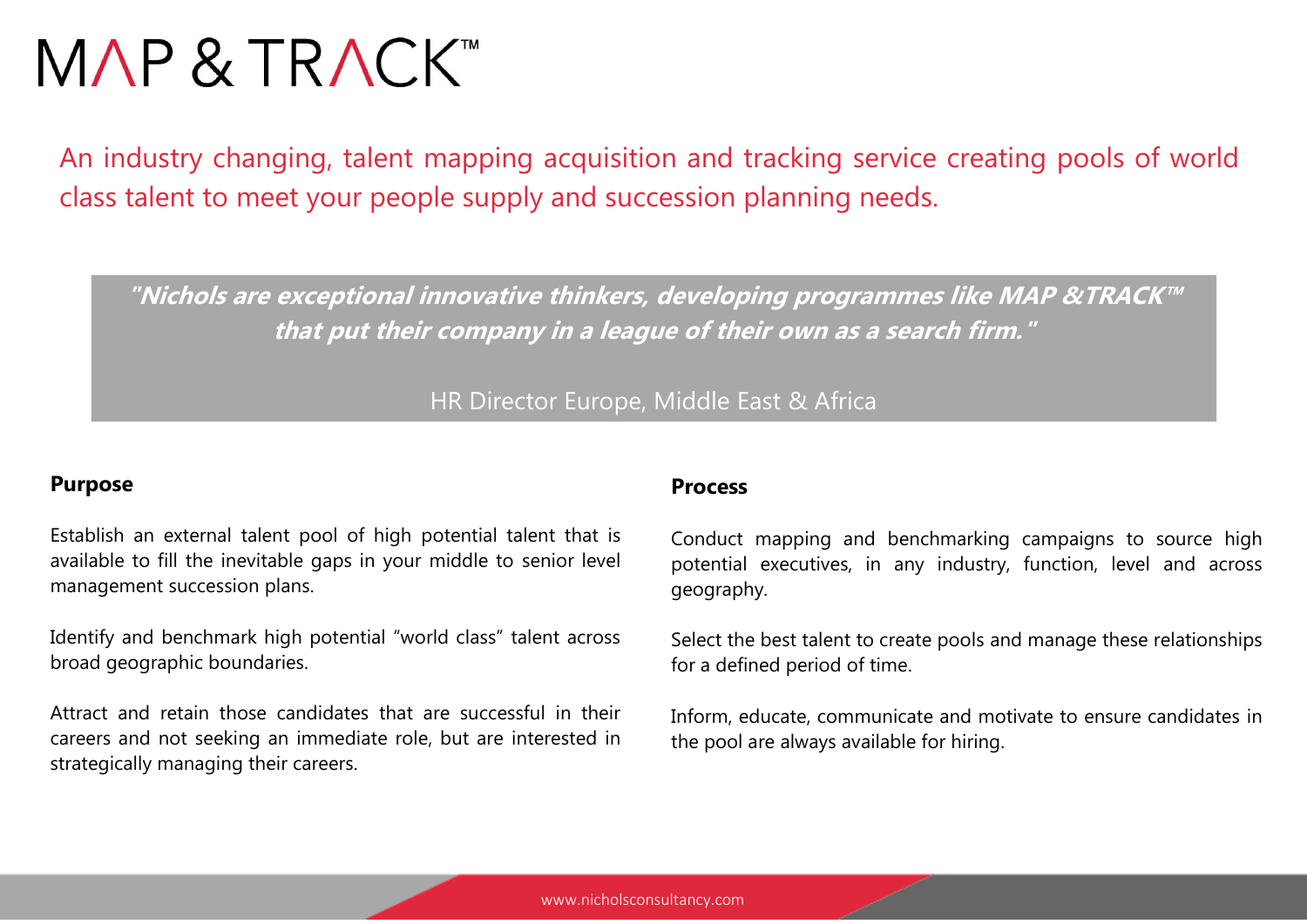## MAP & TRACK™

#### Global soft drinks consumer goods company Commercial Leaders across Central and Eastern Europe

Having successfully developed their business in Hungary, Poland and Czech Republic from their headquarters in Budapest, the region was to expand into new territories including Romania, Hungary and Poland. Their need was for Sales and Marketing Directors from the top FMCG companies who could help them with their growth and expansion in the region. MAP & TRACK was deployed to find the best, ambitious candidates who could step up into their first director roles and have the potential for future promotions to VP level.

This led to interest from the company's European HQ in London and based on its success, smaller MAP & TRACK projects were designed to provide talent pools in Russia for Sales Directors and Financial Directors.

 "One of the challenges in Eastern Europe is finding really good commercial talent – technical talent is more readily available, but commercial talent is at a premium, and that is what we wanted to source: great sales and marketing people. For us MAP & TRACK was a great way to take the lead time out of the equation. We had time beforehand to vet the candidates – we were very happy with the quality but the tracking period really helps get the fit right, because you develop a relationship based on multiple conversations instead of sound bites – some we cooled towards as the programme developed, maybe some cooled towards us, but that was fine, we made appointments with a lot of confidence. And no lead time of course!"

#### Vice President HR

"Nichols is a great partner for us; they fully understand our company and culture. They have <sup>a</sup>"high touch" approach to the candidates that transmits a great image of the company. They have come with innovative ideas on how to help us in tough talent markets such as Eastern Europe and Russia."

*Vice President HR, SW Europe*

#### German pharmaceutical company General Managers for Europe

Our client was embarking upon an ambitious expansion plan following a company acquisition. We were asked to build a talent pool of General Managers for ten European countries. MAP & TRACK was able to benchmark, map, search and interview candidates in order to create talent pools of high calibre leaders. A second objective of the project was to communicate a new corporate employer branding via our engagement with candidates – spreading key messages across their competitors around the region.

 "We worked with Nichols on a Talent Mapping project covering 10 European countries. We chose to partner with Nichols because of their openness to innovative sourcing strategies and understanding of how the recruitment industry is changing. We've been impressed by their commitment to gaining an in depth understanding of our company, its culture and strategy and, as a consequence, we have great faith in their ability to market our company to potential candidates."

Senior HR Director Europe Region & Global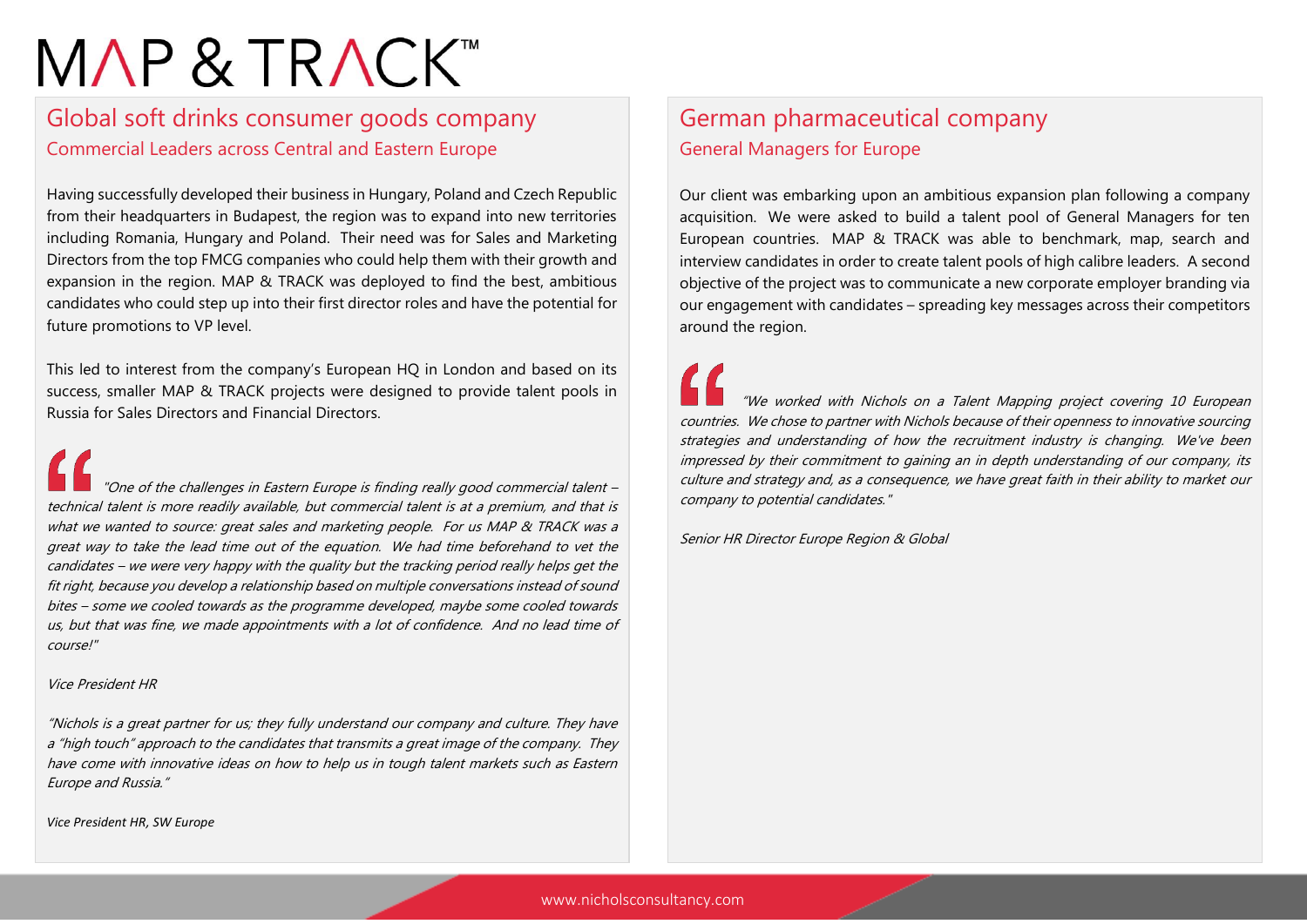## MAP & TRACK™

Global personal care consumer goods company General Managers & Commercial Leaders, Middle East, Africa, Eastern Europe

Following the arrival in Europe of a newly appointed HR MEA Director from South Africa, there was a pressing need to build a pipeline of talent across the Middle East, Eastern Europe and African markets as this region became the focus of their investment and expansion. They saw a need for General Managers and senior Commercial and Marketing people reporting into three sub regions – CEE (Moscow), the Middle East (Bahrain) and Africa (Johannesburg). MAP & TRACK enabled the creation of talent pools for Russia, Ukraine, the CIS states, the Middle East, West, East and South Africa. Over the duration of the project, eight new leaders were hired from the talent pools.

"Nichols are exceptional innovative thinkers, developing programmes like MAP &TRACK that put their company in a league of their own as a search firm."

"We implemented MAP &TRACK in our region for General Manager skills and the programme paid for itself in its first year (generally a three year programme). Between programmes like this, the service you receive from his boutique firm and their intimate knowledge of the tough recruiting markets of Eastern Europe, Africa and Middle East, Nichols would be my first stop for executive searches. I would highly recommend NICHOLS to anyone who is looking to solve the impossible external search issues. Overall, it's been exceptional. It's a fantastic programme and been a great employer branding exercise – candidates have a totally different perception of KC and that's very helpful for us. Now we're looking at other areas where we might use it."

HR Director Middle East, Eastern Europe and Africa

"Roger has shown a terrific understanding of the challenges in area of recruiting high talented people, proposing solutions and always going the extra mile in order to achieve the goal."

President, MEA Region

#### Swiss consumer healthcare company European Marketers

Our client had a real need for world class FMCG marketing skills in order to strengthen their brands in an ever increasing world of self-medication and consumer choice. We built a pool of marketing talent for strategically important market clusters across Europe in the following four areas; Nordics, France/Benelux, Italy/Greece and Iberia. We engaged with a wide potential pool of high potential marketing talent across Europe, and also spreading a newly developed employer branding message for the organisation. Our client certainly got ahead of its competitors in this particular war for the best marketing talent.

#### Newly created pharmaceutical company BUD & Medical Affairs Directors Europe

There was a need to build pools of talent across four major European countries for Business Unit Directors and Medical Affairs Directors. The company was planning to split into two different legal entities in the summer of 2015 and saw MAP & TRACK as the ideal service to ensure that after the organisational design and talent planning process was completed that no gaps or future threats were exposed. We built a pool of 16 high potential candidates to meet their immediate, mid and long term needs. It also proved to be an invaluable employer brand building exercise communicating the plans for the two new organisations.